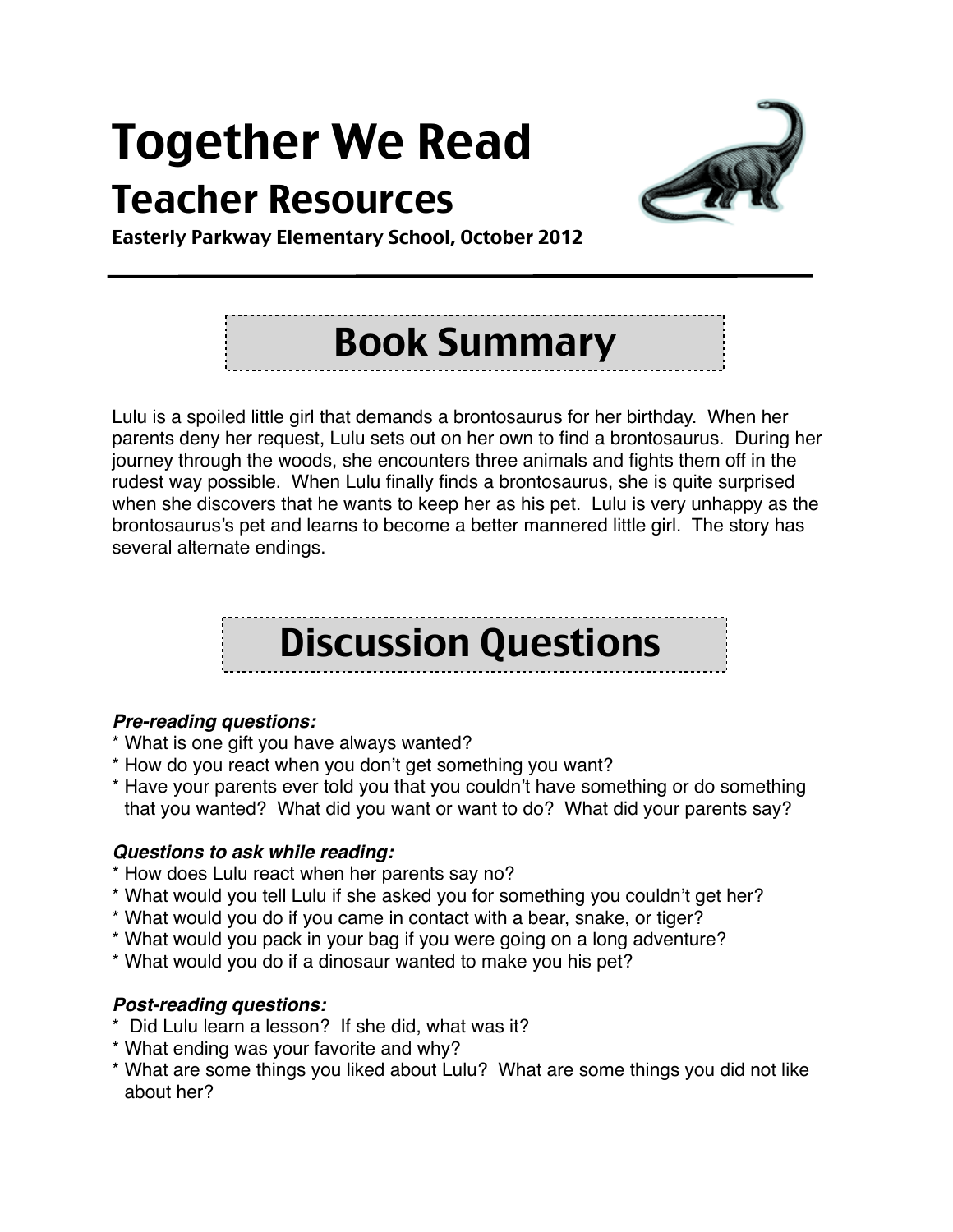### Other Titles By Judith Viorst

#### **Other Titles by Viorst Available in the EP Library:**

*-Alexander and the Terrible, Horrible, No Good, Very Bad Day -Alexander, Who's Not (Do You Hear Me? I Mean It!) Going to Move -Alexander, Who Used to Be Rich Last Sunday -My Mama Says There Aren't Any Zombies, Ghosts, Vampires, demons, Monsters, Fiends, Goblins or Things -The Alphabet From Z-A -Earrings! -I'll Fix Anything*

*Webpage for Judith Viorst: <http://authors.simonandschuster.com/Judith-Viorst/707395>*

### Other Titles By Lane Smith

#### **Other Titles by Smith Available in the EP Library:**

*-John, Paul, George and Ben*

*-The Knights of the Round Table* Series

*-The Stinky Cheese Man: And Other Fairly Stupid Tales*

*-Squids Will Be Squids: Fresh Morales, Beastly Fables*

*-The True Story of the 3 Little Pigs*

*Website for Lane Smith: [http://www.lanesmithbooks.com/LaneSmithBooks/](http://www.lanesmithbooks.com/LaneSmithBooks/Lane_Smith_Books.html) [Lane\\_Smith\\_Books.html](http://www.lanesmithbooks.com/LaneSmithBooks/Lane_Smith_Books.html)*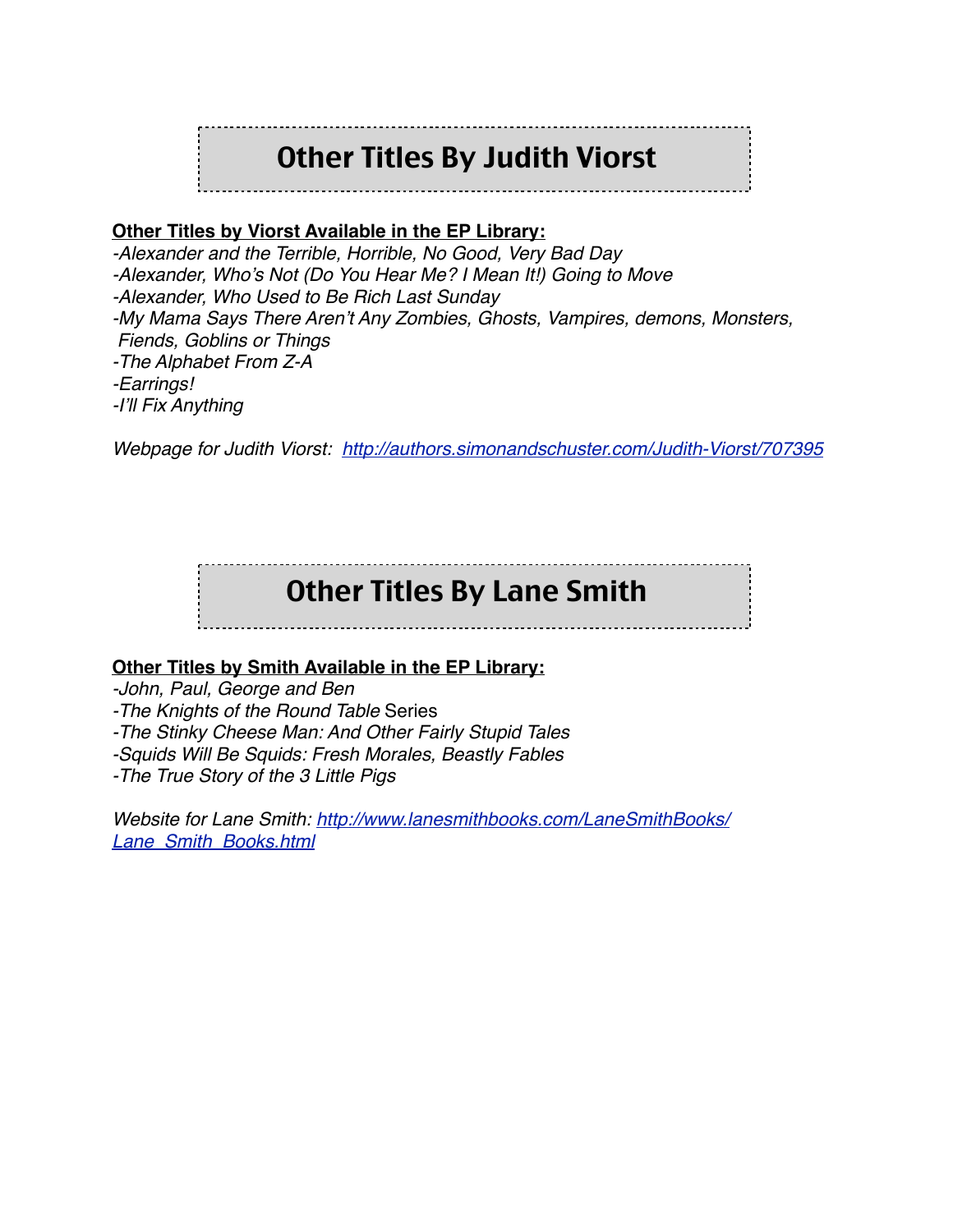# Cross-Curricular Lessons and Activities

--------------------------

| <b>Subject Area</b>                                                                                                                                                           | $K-2$                                                                                                                                                                                                                                                     | $3-5$                                                                                                                                                                                                                                                                                                                                                                                                                                                                                                                                                   |
|-------------------------------------------------------------------------------------------------------------------------------------------------------------------------------|-----------------------------------------------------------------------------------------------------------------------------------------------------------------------------------------------------------------------------------------------------------|---------------------------------------------------------------------------------------------------------------------------------------------------------------------------------------------------------------------------------------------------------------------------------------------------------------------------------------------------------------------------------------------------------------------------------------------------------------------------------------------------------------------------------------------------------|
| Writing<br>Lulu wants a brontosaurus<br>as a pet, but does not<br>understand what<br>responsibilities she will<br>need to take on.<br>Lulu wants things to go her<br>own way. | 1. Discuss what it means<br>to be respectful towards<br>others. Ask students to<br>create posters that display<br>kind actions and gestures.<br>2. Take a story that<br>students have previously<br>written and have them<br>write an alternative ending. | 1. Ask students to write a<br>persuasive letter to their<br>parents asking for<br>something they really<br>want. Discuss persuasive<br>letter format and have<br>students include reasons<br>why their idea is a good<br>one.<br>2. Write an acrostic poem<br>about one of the<br>characters in the book.<br>Use the site:<br>www.readwritethink.org/<br>classroom-resources/<br>student-interactives/<br>acrostic-<br>poems-30045.html<br>3. Take a story that<br>students have<br>previously written and<br>have them write an<br>alternative ending. |
| <b>Reading</b>                                                                                                                                                                | 1. See attached<br>discussion questions.<br>2. Book Talk another book<br>by the author or illustrator.                                                                                                                                                    | 1. See attached<br>discussion questions.<br>2. Book Talk another book<br>by the author or illustrator.                                                                                                                                                                                                                                                                                                                                                                                                                                                  |
| Library                                                                                                                                                                       | Compare Lulu and the<br><b>Brontosaurus with Children</b><br><b>Make Terrible Pets by</b><br>Peter Brown. After reading<br>the books, complete a<br>Venn Diagram to show the<br>similarities and differences<br>between the stories.                      | Compare Lulu and the<br><b>Brontosaurus with Children</b><br><b>Make Terrible Pets by</b><br>Peter Brown. After reading<br>the books, complete a<br>Venn Diagram to show the<br>similarities and differences<br>between the stories.                                                                                                                                                                                                                                                                                                                    |